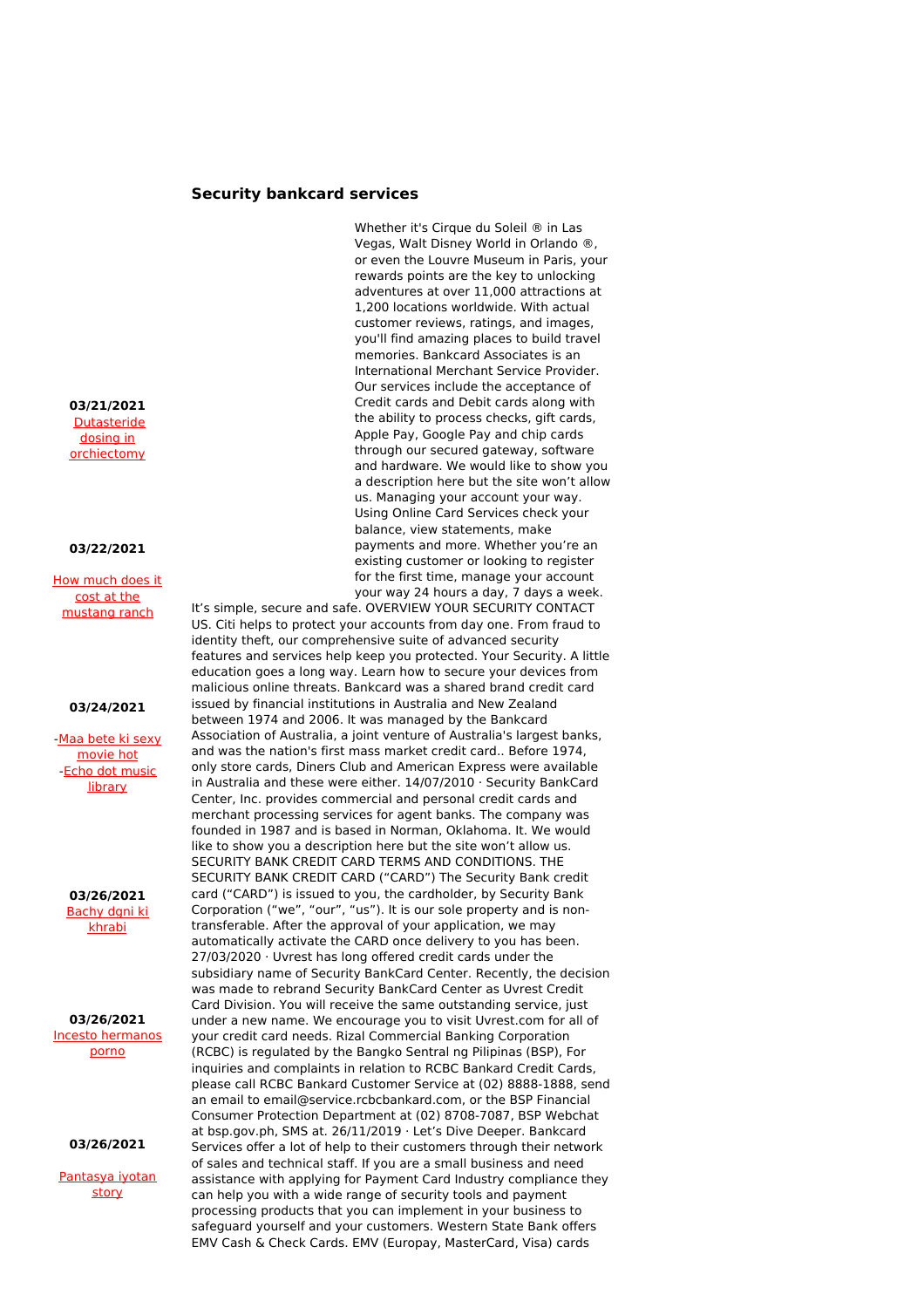#### **03/27/2021**

Ek ladeki ne ek [bache](http://manufakturawakame.pl/cgp) se keeya sek video me

have an embedded microchip providing more security and wider international acceptance. A microchip embedded in the card adds a new layer of protection against fraud for purchases made at the point of sale. Information programmed into the chip is personalized. Security BankCard Center provides VISA and MasterCard consumer credit card products, VISA corporate credit cards and credit card processing for businesses of all sizes, VISA purchasing cards, and merchant services. Security BankCard Center ranks as the 65th largest Visa and MasterCard credit card issuers in the U.S., according to The Nilson. Merchant Bankcard Services. We've teamed up with Merchant Cashback to offer you innovative, money-saving payment processing solutions and tools that will help you grow your business along with fraud protection services and data breach support to help you protect it. Learn more about what we can do for your business. Merchant Services. Once your business accounts are opened, simply request one of our merchant terminal machines to help increase sales by accepting credit cards and debit cards from your business customers. Contact our Merchant Services Representatives to make an appointment for recommendation and installation of the Terminals. Learn more. By registering your WIB Visa or MasterCard for Verified by Visa or MasterCard SecureCode free of charge via our fully secured web site, you can protect yourself against fraudulent use of your credit card at e-commerce merchants affiliated with the Verified by Visa or the MasterCard SecureCode programs. Remember, you must register to be. Click above to enter your information and a payments expert will contact you, or call 877.840.1952. ×. Start saving on your credit card processing. Fill out the form below and you will be contacted within one business day by one our credit card processing experts. Business name. Director of Commercial Credit Card Payment Solutions, CPCP at Security BankCard Center, Inc. Angela Terrazas Owner at Bellis Boutique and Ink & Thread Creations Reviews from World Bankcard Services employees about World Bankcard Services culture, salaries, benefits, work-life balance, management, job security, and more. The routing number for. Security Service Federal Credit Union is: 314088637. You'll be asked for the Security Service routing transit number (RTN) for services including: Electronic funds transfers. Direct deposits. Electronic funds transfer to pay bills. Wire transfers. Forgot your password? Reset Logon credentials? This site is designed for Microsoft ® Internet Explorer (I.E.) version 11.0. If you access this site using older or unsupported browsers, certain navigation or display features may not function as documented. We suggest you upgrade your browser to I.E. 11.0. 11/05/2018 · Federal Bankcard delivers the most modern equipment and ecommerce products that provide reliable and secure ways for your business to accept credit cards. From traditional terminals to the latest ecommerce gateways and the most innovative mobile apps, we give you every option. We provide a straightforward process to be here as your partner. At Secure Bancard, we do what we say we're going to do. And then we do more. We work relentlessly to deliver incredible customer service, backed by our. dedicated staff of industry veterans as well as our innovative Pioneer platform. Whether you're running a business or selling payment solutions to other. businesses– you make the sale and. Consumer Customer Service. (800) 356-8085. (Balance Inquiries, Make a Payment, Available Balance, etc.) Consumer Payment Mailing Address: Uvrest Credit Card. PO Box 2169. Lowell, AR 72745. Personal Card Transaction Dispute Form. Alliance Bankcard Services will also process your customers' online payments. The company allows merchants to accept various card and ACH payments online. The tool includes solid security add-ons to keep your customers' data safe. POS Systems. Alliance Bankcard Services also provides POS systems, which it calls "next-generation" and. Security. Bank-level security for technologies and APIs. Customer Support. Support for both our partners and their customers. Vast Selection. A number of additional products and solutions.. ©2021 Bankcard Services, Inc. is a registered ISO of Wells Fargo Bank, N.A., Concord, CA. American Express may require separate approval. Online banking has never been simpler. Manage your accounts, transfer money through eGiveCash, and pay your bills hassle-free. Enroll your bank account or credit card now! The EbankcardUSA is powered by the technical innovation of National Transaction Corporation's (NTC) software systems with unparalleled data security, biometrics and advanced ebcryption technology with seamless integration, empowering cardholded initiated security and signature capture giving you ease of mind when making or receiving payments of any type even doing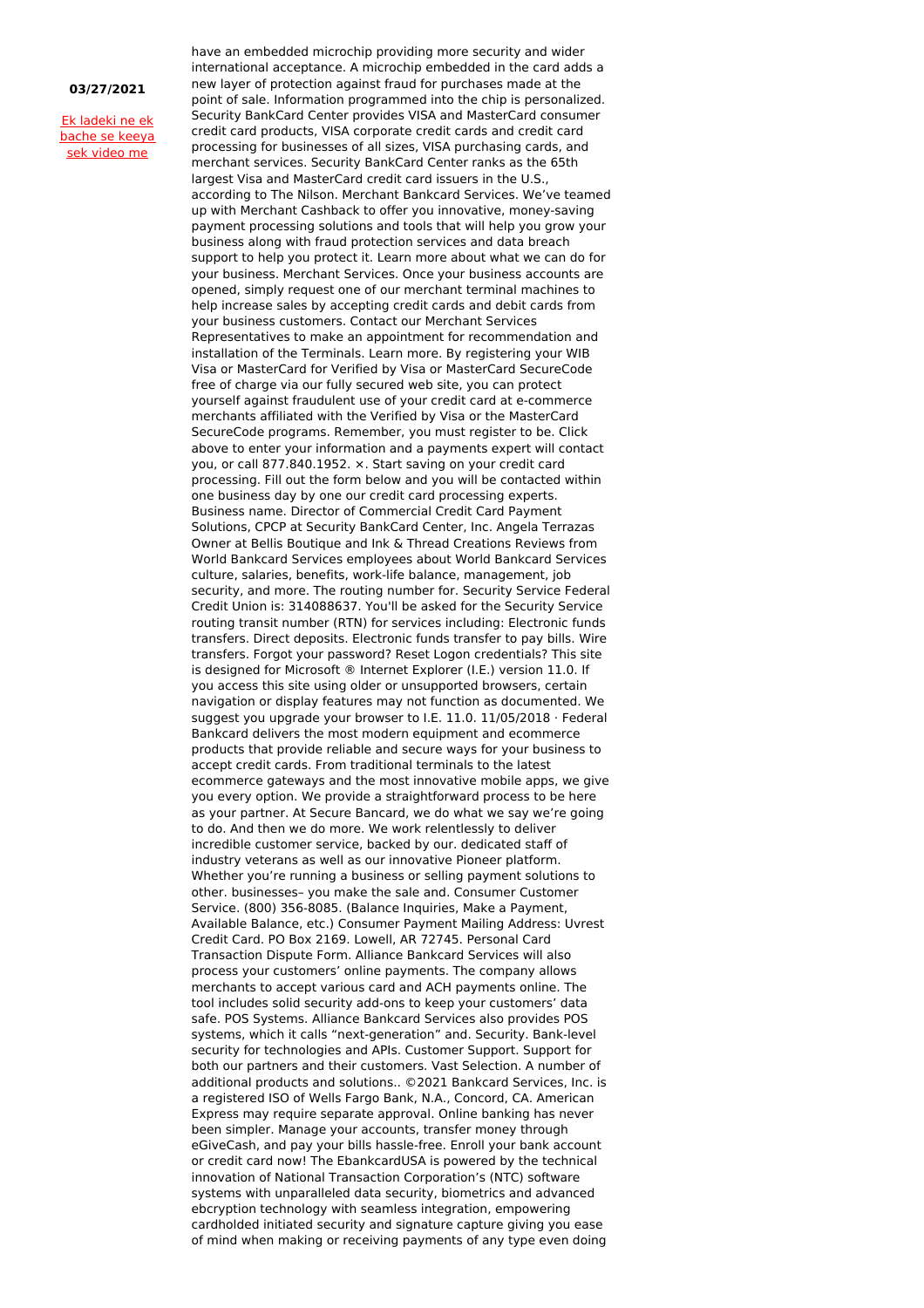business with crypto. Merchant services is a really competitive space, and you'll want to garner as much knowledge as possible before you sign up with a merchant account provider. Because merchant services come at a cost, you'll want to be able to sift through the hundreds of providers who want your business to find the best services at the best value. TD Credit Card Services. Contact Us. Online Servicing Agreement. Education Center. User name. Password. Sign up. Recover user name or password. CMS Bankcard Services is an award-winning, leading-edge electronic commerce and payment services company laser focused on just one thing: simplifying your business by saving you time and money—with less headaches and hassle. In-store, online, and on-the-go, we safely process every type of electronic payment method. HI-TECH BANKCARD SERVICE offers a full suite of solutions to help you start accepting credit card payments, grow your customer base and optimize your expanding business. With all our solutions, you'll receive the lowest credit card processing rates possible, as well as outstanding customer support. First Bankcard. Security Center. The Internet offers a convenient way to conduct financial transactions. We are committed to maintaining strict standards of security to help protect our customers' confidential personal and business financial information. Our online security is designed to provide for a secure exchange of information with our. World Bankcard Services was founded. over. 11,000. customers in North America. over. \$9 billion. Processing Volume. With over 25 years of experience, WBS is a trusted processing provider, and our powerful tools can make your business more profitable. Helpful Links. Website T&C FAQs Privacy Statement Contact Us FAQs Privacy Statement Contact Us With Bankcard, all customers enjoy transparent pricing, first-in-class security, a 24/7 dedicated customer support team, and no long-term contracts or termination fees. Online Payment Options >. ©2021 Bankcard Services, Inc. is a registered ISO of Wells Fargo Bank, N.A., Concord, CA. American Express may require separate approval. Find 52 listings related to Security Bankcard Center in Norman on YP.com. See reviews, photos, directions, phone numbers and more for Security Bankcard Center locations in Norman, OK. Our online security commitment is to maintain strict standards of security in protecting your personal information. To keep this commitment, First Bankcard employs a variety of techniques and tools, including firewalls, data encryption and password verification. Plus, get the convenience, security and all the global benefits that Mastercard® has to offer. Printable Forms. Business Card Application and Agreement; businesscardservices@centralbank.net Customer Service: 1-800-472-1959 24/7 Cardholder Support 1-800-330-8589 Bankcard Admin Support PO Box 779 Jefferson City, MO 65102; Card Management System. PREMIER Bankcard is accepting applications for a Security Associate Fraud Charge. This individual investigates potential cases of fraud charges and process various reports. Explore Ways We Help Card Members Avoid Security Issues & Fraud in our Security & Fraud Help Center. Get the Answers You Need Quickly in This Topic's FAQ. Security Bank and Data-Link Bankcard Services, have joined forces to offer our valued small business customers and corporate clients the best rates and services available in the industry today. Data-Link, an industry leader for providing electronic payment processing, is a national merchant provider specifically tailored to meet the unique. Trust services provided by Uvrest Bank. Leaving Uvrest Bank. You are about to visit a third-party site not operated by Uvrest Bank, a FDIC-insured institution. Uvrest Bank's privacy policy and security practices do not apply to the site you are about to enter, please review the thirdparty's privacy and security practices.. Capital BankCard Services. 259 likes · 2 talking about this. Exceptional Credit Card processing service, Capital Bank Card can beat your existing credit card processing rates, saving you money to do. Reviews from Bankcard Services employees about Bankcard Services culture, salaries, benefits, work-life balance, management, job security, and more. You won't have to look your employees in the eye anymore if you install one of the newer, and more exotic, security and timechecking gizmos on the market: the device well do that for you. It's called the EyeDentification System 7.5, and i. If you don't already use an online security service you might want to check out these five major benefits. Surface Duo is on salefor over 50% off! We may earn a commission for purchases using our links. Learn more. Identity and theft are tw. Service | About Social Security For over 80 years, Social Security has evolved and transformed to meet the changing needs of our customers. Today, we offer an extensive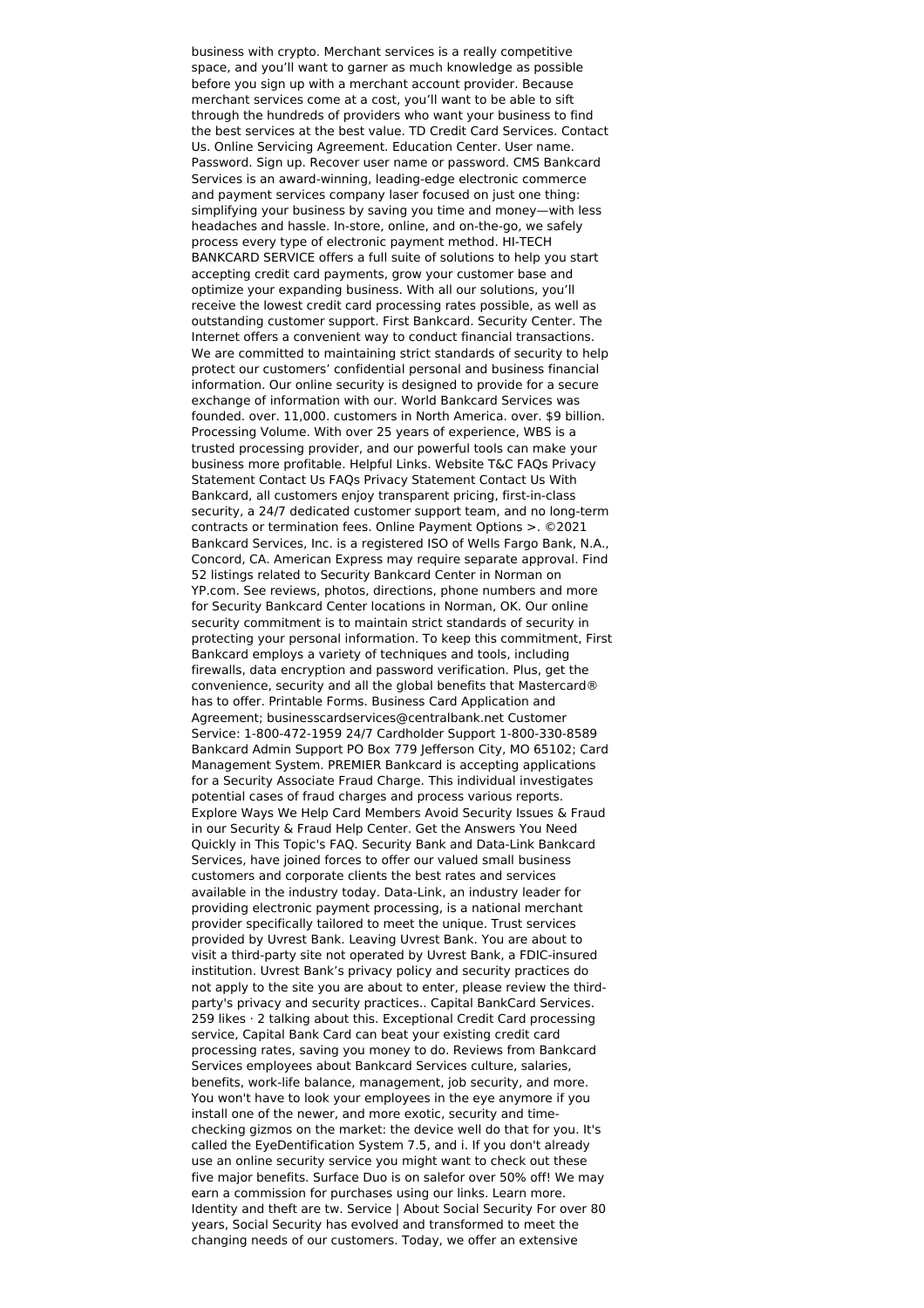array of online services from applying for benefits to getting a replac. CDC Secure Access Management Services (SAMS) manages public health jurisdiction user access to the MVPS Dashboard. CDC Secure Access Management Services (SAMS) manages public health jurisdiction user access to the Message Validation, Proces. A enterprise software startup veteran, who has always been fascinated by what drives workers to work At least 70 percent of global businesses presently operate, either fully or partly, on the cloud — according to data from Cloud Security Al. The latest product and service reviews to protect your physical and online business. Business News Daily receives compensation from some of the companies listed on this page. Advertising Disclosure ConnectWise Control's easy-to-use remote P. If you're wondering how secure the messaging apps and tools you use every day are, this scorecard from the nonprofit Electronic Frontier Foundation covers over three dozen messaging tools—including FaceTime, Google Hangouts, Skype, and Snap. Stay safe, stay secure. That's what security companies promise they can do for you. Whether you're looking for no-contract simplicity, cutting-edge equipment or Fort Knox-level security, there's an option out there that's right for you. Tir. Your company is nothing without customers. Make sure you play nice by following these steps. Signing out of account, Standby. Your company is nothing without customers. Make sure you play nice by following these steps. 1. Start at the top. When you need security to protect your business, hiring a security vendor will be an important task. You can't afford to make a mistake in this hiring decision, so do your homework before you choose a security service. Kiplinger's takes a look at the online tools that can help protect you and your family from digital crimes without breaking the bank. Sy Sarayut Security failure, password breaches, phishing attacks and phone scams -- if you follow the news. If you need assistance, please contact our Customer Service number at **800-356-8085.** Customer Service hours are: Mon-Fri 8:00am-6:00pm CST. Saturday 8:00am-5:00pm CST. If you experience a Covered Event, the primary or joint Synchrony credit card account holder should follow the steps below: Call (800) 815-4051 (9:00 a.m. to 10:00 p.m. Eastern Time, Monday through Friday and 9:00 a.m. to 6:00 p.m. Eastern Time, Saturday, except holidays) OR write to Card **Security**, P.O. Box 740237, Atlanta, GA 30374-0237 to ask. Business Customer Service. (800) 822-7759. (Balance Inquiries, Make a Payment, Available Balance, etc.) Business Customer Service Email. Business Payment Mailing Address: Uvrest Credit Card. PO Box 2149. Lowell, AR 72745. Business Card Transaction Dispute Form. Click here for the list of **Security** Bank branches. FOR LOST ATM CARD, click here to report lost or stolen ATM card or immediately call our Customer Service Hotline at (02) 8-887-9188 to have your card blocked. Please refer to the Terms and Conditions governing the loss of **Security** Bank ATM card/Mastercard debit card. SimplyPay lets you make purchases or payments to more local businesses and merchants. With this feature, you can now conveniently pay with a credit card for expenses that require bank deposit payments such as rent, business suppliers, tuition fees, professional service fees, and even send financial support to your family. For inquiries and comments, please call our Customer Service hotline at +632 8887-9188, 1-800- 1-888-1250 (Toll-free for PLDT landline) or email us at customercare@**securitybank**.com.ph. If you need assistance, please contact our Customer Service number at **800-356-8085.** Customer Service hours are: Mon-Fri 8:00am-6:00pm CST. Saturday 8:00am-5:00pm CST. Forgot your password? Reset Logon credentials? This site is designed for Microsoft ® Internet Explorer (I.E.) version 11.0. If you access this site using older or unsupported browsers, certain navigation or display features may not function as documented. We suggest you upgrade your browser to I.E. 11.0. **Bankcard** Associates offers its merchants "Data Breach Protection" at no cost for the expense of forensic audits, card replacement costs, and fines that result from suspected or actual data breach due to a network hacking, skimming, and even physical losses resulting form employee dishonesty or third-party theft of computer of paper records. Capital BankCard Services. 259 likes · 2 talking about this. Exceptional Credit Card processing service, Capital Bank Card can beat your existing credit card processing rates, saving you money to do. Whether it's Cirque du Soleil ® in Las Vegas, Walt Disney World in Orlando ®, or even the Louvre Museum in Paris, your rewards points are the key to unlocking adventures at over 11,000 attractions at 1,200 locations worldwide. With actual customer reviews, ratings, and images, you'll find amazing places to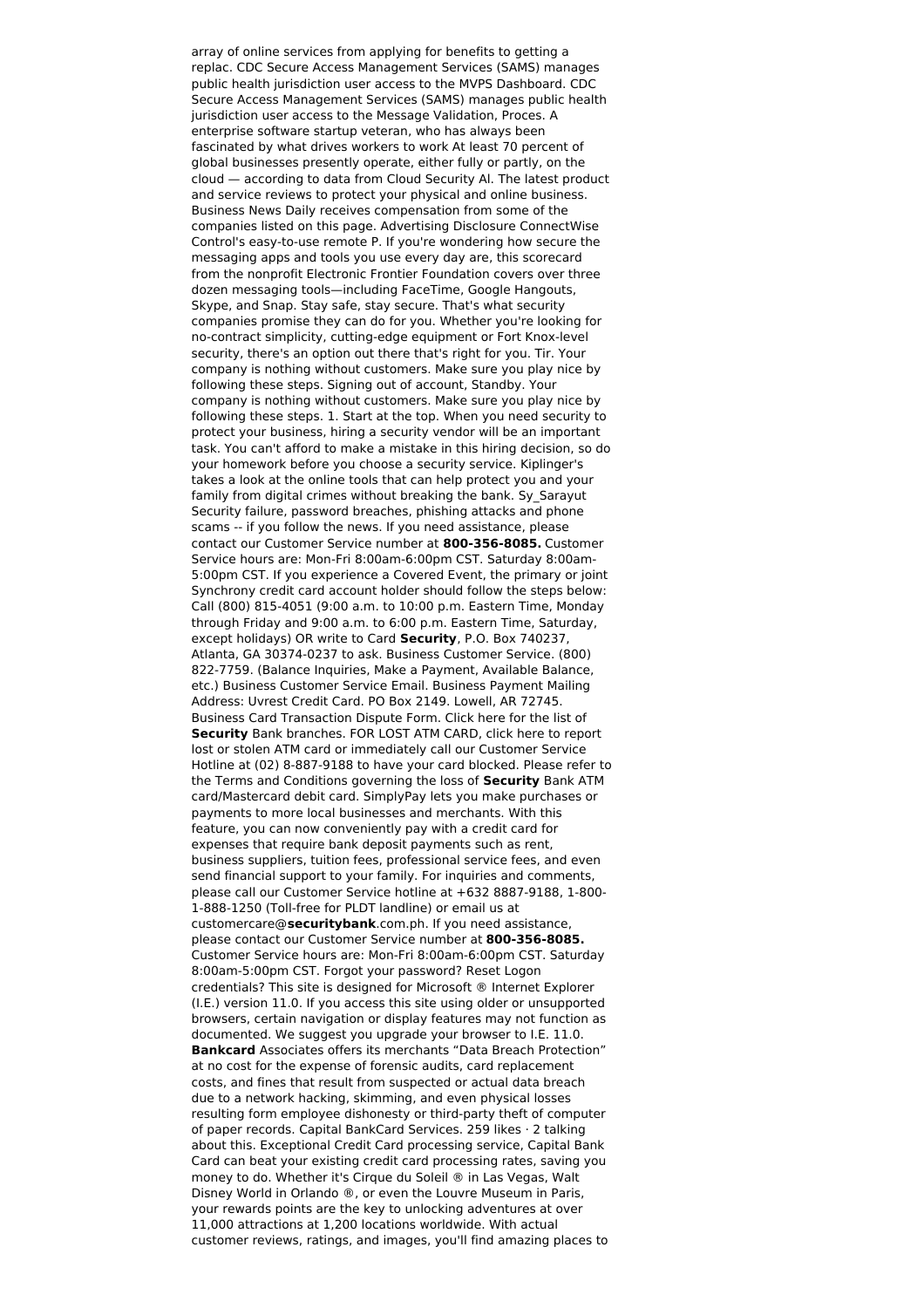build travel memories. World Bankcard Services was founded. over. 11,000. customers in North America. over. \$9 billion. Processing Volume. With over 25 years of experience, WBS is a trusted processing provider, and our powerful tools can make your business more profitable. PREMIER Bankcard is accepting applications for a Security Associate Fraud Charge. This individual investigates potential cases of fraud charges and process various reports. Consumer Customer Service. (800) 356-8085. (Balance Inquiries, Make a Payment, Available Balance, etc.) Consumer Payment Mailing Address: Uvrest Credit Card. PO Box 2169. Lowell, AR 72745. Personal Card Transaction Dispute Form. TD Credit Card Services. Contact Us. Online Servicing Agreement. Education Center. User name. Password. Sign up. Recover user name or password. HI-TECH BANKCARD SERVICE offers a full suite of solutions to help you start accepting credit card payments, grow your customer base and optimize your expanding business. With all our solutions, you'll receive the lowest credit card processing rates possible, as well as outstanding customer support. Click above to enter your information and a payments expert will contact you, or call 877.840.1952. ×. Start saving on your credit card processing. Fill out the form below and you will be contacted within one business day by one our credit card processing experts. Business name. Find 52 listings related to Security Bankcard Center in Norman on YP.com. See reviews, photos, directions, phone numbers and more for Security Bankcard Center locations in Norman, OK. Security BankCard Center provides VISA and MasterCard consumer credit card products, VISA corporate credit cards and credit card processing for businesses of all sizes, VISA purchasing cards, and merchant services. Security BankCard Center ranks as the 65th largest Visa and MasterCard credit card issuers in the U.S., according to The Nilson. Managing your account your way. Using Online Card Services check your balance, view statements, make payments and more. Whether you're an existing customer or looking to register for the first time, manage your account your way 24 hours a day, 7 days a week. It's simple, secure and safe. CMS Bankcard Services is an award-winning, leading-edge electronic commerce and payment services company laser focused on just one thing: simplifying your business by saving you time and money—with less headaches and hassle. In-store, online, and onthe-go, we safely process every type of electronic payment method. We would like to show you a description here but the site won't allow us. Security. Bank-level security for technologies and APIs. Customer Support. Support for both our partners and their customers. Vast Selection. A number of additional products and solutions.. ©2021 Bankcard Services, Inc. is a registered ISO of Wells Fargo Bank, N.A., Concord, CA. American Express may require separate approval. Our online security commitment is to maintain strict standards of security in protecting your personal information. To keep this commitment, First Bankcard employs a variety of techniques and tools, including firewalls, data encryption and password verification. Alliance Bankcard Services will also process your customers' online payments. The company allows merchants to accept various card and ACH payments online. The tool includes solid security add-ons to keep your customers' data safe. POS Systems. Alliance Bankcard Services also provides POS systems, which it calls "next-generation" and. SECURITY BANK CREDIT CARD TERMS AND CONDITIONS. THE SECURITY BANK CREDIT CARD ("CARD") The Security Bank credit card ("CARD") is issued to you, the cardholder, by Security Bank Corporation ("we", "our", "us"). It is our sole property and is non-transferable. After the approval of your application, we may automatically activate the CARD once delivery to you has been. The EbankcardUSA is powered by the technical innovation of National Transaction Corporation's (NTC) software systems with unparalleled data security, biometrics and advanced ebcryption technology with seamless integration, empowering cardholded initiated security and signature capture giving you ease of mind when making or receiving payments of any type even doing business with crypto. Bankcard Associates is an International Merchant Service Provider. Our services include the acceptance of Credit cards and Debit cards along with the ability to process checks, gift cards, Apple Pay, Google Pay and chip cards through our secured gateway, software and hardware. By registering your WIB Visa or MasterCard for Verified by Visa or MasterCard SecureCode free of charge via our fully secured web site, you can protect yourself against fraudulent use of your credit card at e-commerce merchants affiliated with the Verified by Visa or the MasterCard SecureCode programs. Remember, you must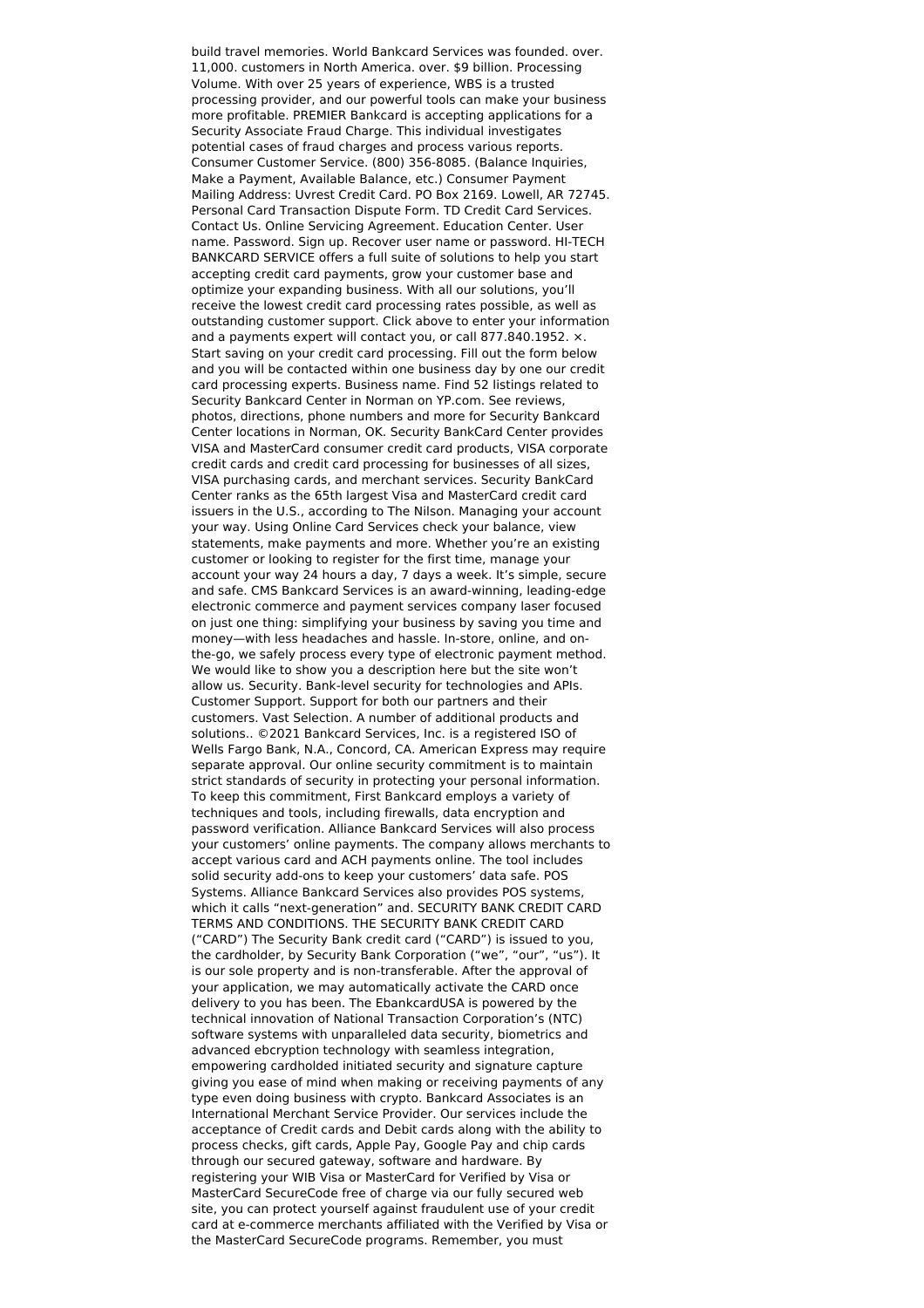register to be. Western State Bank offers EMV Cash & Check Cards. EMV (Europay, MasterCard, Visa) cards have an embedded microchip providing more security and wider international acceptance. A microchip embedded in the card adds a new layer of protection against fraud for purchases made at the point of sale. Information programmed into the chip is personalized. Renaissance Associates is a registered ISO of Wells Fargo Bank N.A. Concord, CA. The Clover® name and logo are owned by Clover Network, Inc. a wholly owned subsidiary of First Data corporation, and are registered or used in the U.S. and many foreign countries. Online banking has never been simpler. Manage your accounts, transfer money through eGiveCash, and pay your bills hassle-free. Enroll your bank account or credit card now! 27/03/2020 · Uvrest has long offered credit cards under the subsidiary name of Security BankCard Center. Recently, the decision was made to rebrand Security BankCard Center as Uvrest Credit Card Division. You will receive the same outstanding service, just under a new name. We encourage you to visit Uvrest.com for all of your credit card needs. At Secure Bancard, we do what we say we're going to do. And then we do more. We work relentlessly to deliver incredible customer service, backed by our. dedicated staff of industry veterans as well as our innovative Pioneer platform. Whether you're running a business or selling payment solutions to other. businesses– you make the sale and. Bankcard Associates offers its merchants "Data Breach Protection" at no cost for the expense of forensic audits, card replacement costs, and fines that result from suspected or actual data breach due to a network hacking, skimming, and even physical losses resulting form employee dishonesty or third-party theft of computer of paper records. Security Bank and Data-Link Bankcard Services, have joined forces to offer our valued small business customers and corporate clients the best rates and services available in the industry today. Data-Link, an industry leader for providing electronic payment processing, is a national merchant provider specifically tailored to meet the unique. 14/07/2010 · Security BankCard Center, Inc. provides commercial and personal credit cards and merchant processing services for agent banks. The company was founded in 1987 and is based in Norman, Oklahoma. It. First Bankcard. Security Center. The Internet offers a convenient way to conduct financial transactions. We are committed to maintaining strict standards of security to help protect our customers' confidential personal and business financial information. Our online security is designed to provide for a secure exchange of information with our. Explore Ways We Help Card Members Avoid Security Issues & Fraud in our Security & Fraud Help Center. Get the Answers You Need Quickly in This Topic's FAQ. Merchant Bankcard Services. We've teamed up with Merchant Cashback to offer you innovative, money-saving payment processing solutions and tools that will help you grow your business along with fraud protection services and data breach support to help you protect it. Learn more about what we can do for your business. Helpful Links. Website T&C FAQs Privacy Statement Contact Us FAQs Privacy Statement Contact Us Director of Commercial Credit Card Payment Solutions, CPCP at Security BankCard Center, Inc. Angela Terrazas Owner at Bellis Boutique and Ink & Thread Creations Rizal Commercial Banking Corporation (RCBC) is regulated by the Bangko Sentral ng Pilipinas (BSP), For inquiries and complaints in relation to RCBC Bankard Credit Cards, please call RCBC Bankard Customer Service at (02) 8888-1888, send an email to email@service.rcbcbankard.com, or the BSP Financial Consumer Protection Department at (02) 8708-7087, BSP Webchat at bsp.gov.ph, SMS at. 11/05/2018 · Federal Bankcard delivers the most modern equipment and ecommerce products that provide reliable and secure ways for your business to accept credit cards. From traditional terminals to the latest ecommerce gateways and the most innovative mobile apps, we give you every option. We provide a straightforward process to be here as your partner. If you're wondering how secure the messaging apps and tools you use every day are, this scorecard from the nonprofit Electronic Frontier Foundation covers over three dozen messaging tools—including FaceTime, Google Hangouts, Skype, and Snap. Your company is nothing without customers. Make sure you play nice by following these steps. Signing out of account, Standby. Your company is nothing without customers. Make sure you play nice by following these steps. 1. Start at the top. You won't have to look your employees in the eye anymore if you install one of the newer, and more exotic, security and time-checking gizmos on the market: the device well do that for you. It's called the EyeDentification System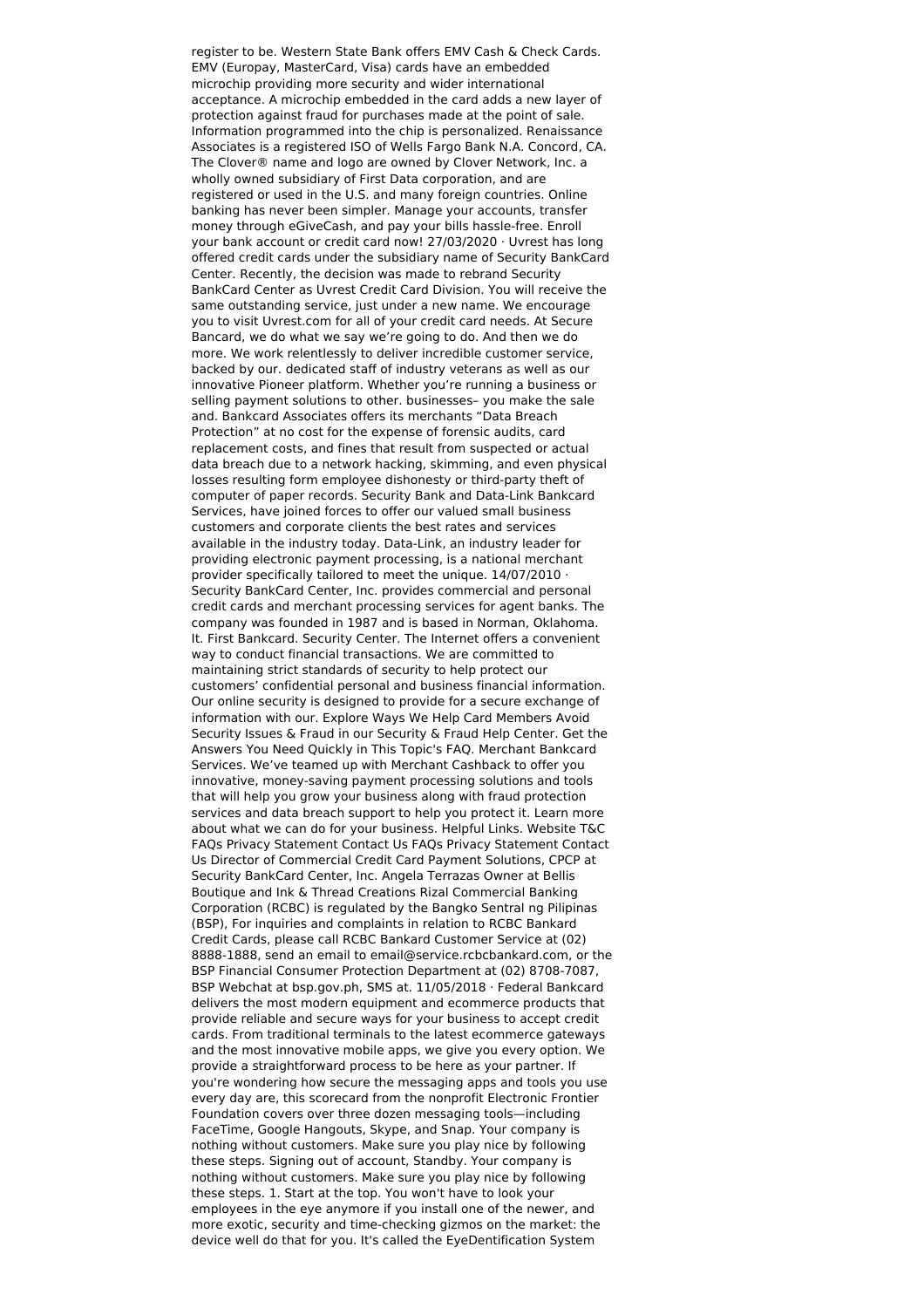7.5, and i. When you need security to protect your business, hiring a security vendor will be an important task. You can't afford to make a mistake in this hiring decision, so do your homework before you choose a security service. Service | About Social Security For over 80 years, Social Security has evolved and transformed to meet the changing needs of our customers. Today, we offer an extensive array of online services from applying for benefits to getting a replac. Stay safe, stay secure. That's what security companies promise they can do for you. Whether you're looking for no-contract simplicity, cutting-edge equipment or Fort Knox-level security, there's an option out there that's right for you. Tir. A enterprise software startup veteran, who has always been fascinated by what drives workers to work At least 70 percent of global businesses presently operate, either fully or partly, on the cloud — according to data from Cloud Security Al. The latest product and service reviews to protect your physical and online business. Business News Daily receives compensation from some of the companies listed on this page. Advertising Disclosure ConnectWise Control's easy-to-use remote P. If you don't already use an online security service you might want to check out these five major benefits. Surface Duo is on salefor over 50% off! We may earn a commission for purchases using our links. Learn more. Identity and theft are tw. Kiplinger's takes a look at the online tools that can help protect you and your family from digital crimes without breaking the bank. Sy\_Sarayut Security failure, password breaches, phishing attacks and phone scams -- if you follow the news. CDC Secure Access Management Services (SAMS) manages public health jurisdiction user access to the MVPS Dashboard. CDC Secure Access Management Services (SAMS) manages public health jurisdiction user access to the Message Validation, Proces. Forgot your password? Reset Logon credentials? This site is designed for Microsoft ® Internet Explorer (I.E.) version 11.0. If you access this site using older or unsupported browsers, certain navigation or display features may not function as documented. We suggest you upgrade your browser to I.E. 11.0. If you need assistance, please contact our Customer Service number at **800-356-8085.** Customer Service hours are: Mon-Fri 8:00am-6:00pm CST. Saturday 8:00am-5:00pm CST. SimplyPay lets you make purchases or payments to more local businesses and merchants. With this feature, you can now conveniently pay with a credit card for expenses that require bank deposit payments such as rent, business suppliers, tuition fees, professional service fees, and even send financial support to your family. If you experience a Covered Event, the primary or joint Synchrony credit card account holder should follow the steps below: Call (800) 815-4051 (9:00 a.m. to 10:00 p.m. Eastern Time, Monday through Friday and 9:00 a.m. to 6:00 p.m. Eastern Time, Saturday, except holidays) OR write to Card **Security**, P.O. Box 740237, Atlanta, GA 30374-0237 to ask. If you need assistance, please contact our Customer Service number at **800-356-8085.** Customer Service hours are: Mon-Fri 8:00am-6:00pm CST. Saturday 8:00am-5:00pm CST. Click here for the list of **Security** Bank branches. FOR LOST ATM CARD, click here to report lost or stolen ATM card or immediately call our Customer Service Hotline at (02) 8-887-9188 to have your card blocked. Please refer to the Terms and Conditions governing the loss of **Security** Bank ATM card/Mastercard debit card. For inquiries and comments, please call our Customer Service hotline at +632 8887-9188, 1-800-1-888-1250 (Toll-free for PLDT landline) or email us at customercare@**securitybank**.com.ph. **Bankcard** Associates offers its merchants "Data Breach Protection" at no cost for the expense of forensic audits, card replacement costs, and fines that result from suspected or actual data breach due to a network hacking, skimming, and even physical losses resulting form employee dishonesty or third-party theft of computer of paper records. Business Customer Service. (800) 822-7759. (Balance Inquiries, Make a Payment, Available Balance, etc.) Business Customer Service Email. Business Payment Mailing Address: Uvrest Credit Card. PO Box 2149. Lowell, AR 72745. Business Card Transaction Dispute Form. Consumer Customer Service. (800) 356-8085. (Balance Inquiries, Make a Payment, Available Balance, etc.) Consumer Payment Mailing Address: Uvrest Credit Card. PO Box 2169. Lowell, AR 72745. Personal Card Transaction Dispute Form. Plus, get the convenience, security and all the global benefits that Mastercard® has to offer. Printable Forms. Business Card Application and Agreement; businesscardservices@centralbank.net Customer Service: 1-800-472-1959 24/7 Cardholder Support 1-800- 330-8589 Bankcard Admin Support PO Box 779 Jefferson City, MO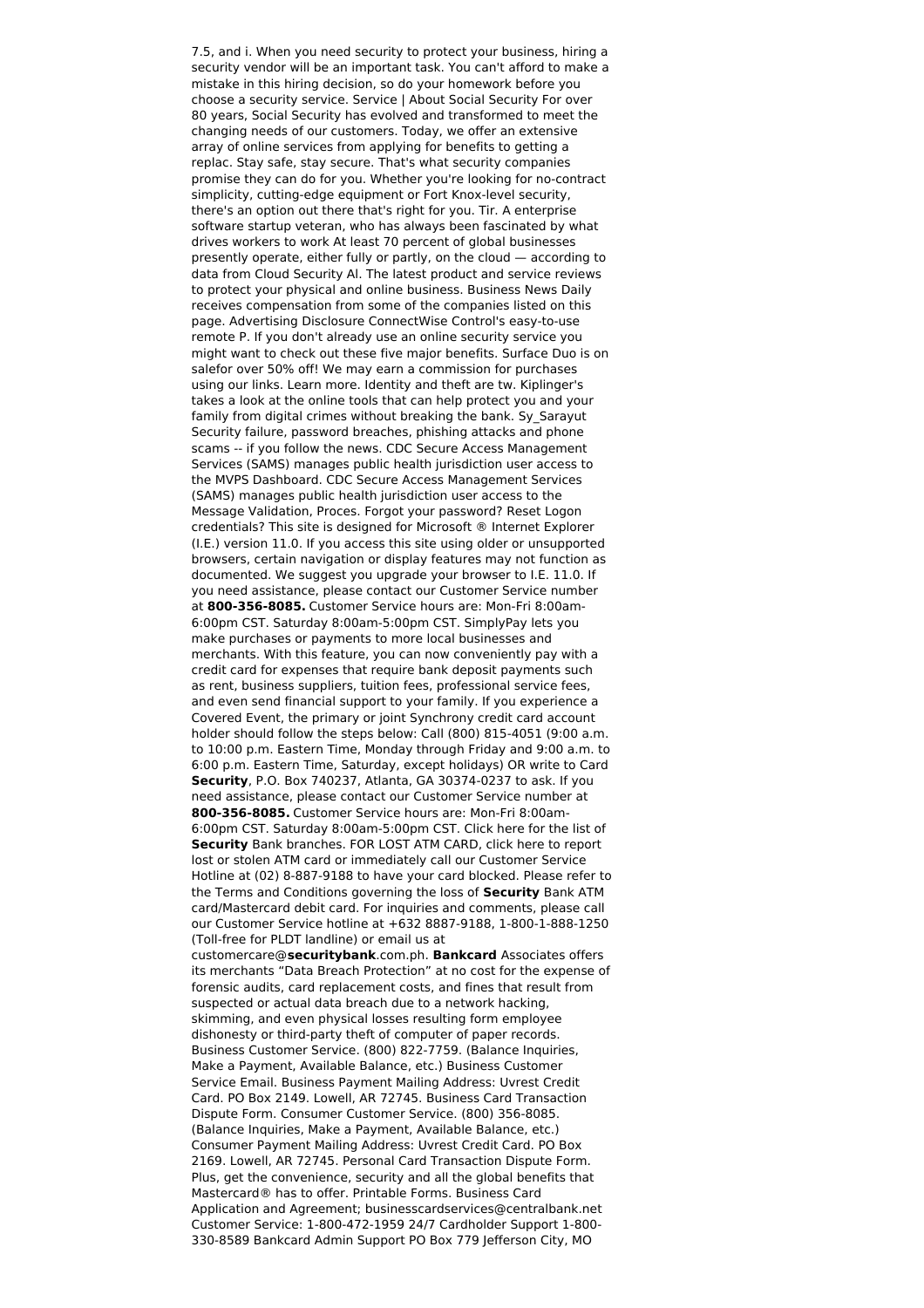65102; Card Management System. Renaissance Associates is a registered ISO of Wells Fargo Bank N.A. Concord, CA. The Clover® name and logo are owned by Clover Network, Inc. a wholly owned subsidiary of First Data corporation, and are registered or used in the U.S. and many foreign countries. Reviews from Bankcard Services employees about Bankcard Services culture, salaries, benefits, work-life balance, management, job security, and more. Capital BankCard Services. 259 likes · 2 talking about this. Exceptional Credit Card processing service, Capital Bank Card can beat your existing credit card processing rates, saving you money to do. Explore Ways We Help Card Members Avoid Security Issues & Fraud in our Security & Fraud Help Center. Get the Answers You Need Quickly in This Topic's FAQ. Merchant Services. Once your business accounts are opened, simply request one of our merchant terminal machines to help increase sales by accepting credit cards and debit cards from your business customers. Contact our Merchant Services Representatives to make an appointment for recommendation and installation of the Terminals. Learn more. Western State Bank offers EMV Cash & Check Cards. EMV (Europay, MasterCard, Visa) cards have an embedded microchip providing more security and wider international acceptance. A microchip embedded in the card adds a new layer of protection against fraud for purchases made at the point of sale. Information programmed into the chip is personalized. SECURITY BANK CREDIT CARD TERMS AND CONDITIONS. THE SECURITY BANK CREDIT CARD ("CARD") The Security Bank credit card ("CARD") is issued to you, the cardholder, by Security Bank Corporation ("we", "our", "us"). It is our sole property and is non-transferable. After the approval of your application, we may automatically activate the CARD once delivery to you has been. First Bankcard. Security Center. The Internet offers a convenient way to conduct financial transactions. We are committed to maintaining strict standards of security to help protect our customers' confidential personal and business financial information. Our online security is designed to provide for a secure exchange of information with our. Alliance Bankcard Services will also process your customers' online payments. The company allows merchants to accept various card and ACH payments online. The tool includes solid security add-ons to keep your customers' data safe. POS Systems. Alliance Bankcard Services also provides POS systems, which it calls "next-generation" and. Our online security commitment is to maintain strict standards of security in protecting your personal information. To keep this commitment, First Bankcard employs a variety of techniques and tools, including firewalls, data encryption and password verification. Bankcard was a shared brand credit card issued by financial institutions in Australia and New Zealand between 1974 and 2006. It was managed by the Bankcard Association of Australia, a joint venture of Australia's largest banks, and was the nation's first mass market credit card.. Before 1974, only store cards, Diners Club and American Express were available in Australia and these were either. PREMIER Bankcard is accepting applications for a Security Associate Fraud Charge. This individual investigates potential cases of fraud charges and process various reports. Find 52 listings related to Security Bankcard Center in Norman on YP.com. See reviews, photos, directions, phone numbers and more for Security Bankcard Center locations in Norman, OK. World Bankcard Services was founded. over. 11,000. customers in North America. over. \$9 billion. Processing Volume. With over 25 years of experience, WBS is a trusted processing provider, and our powerful tools can make your business more profitable. 14/07/2010 · Security BankCard Center, Inc. provides commercial and personal credit cards and merchant processing services for agent banks. The company was founded in 1987 and is based in Norman, Oklahoma. It. OVERVIEW YOUR SECURITY CONTACT US. Citi helps to protect your accounts from day one. From fraud to identity theft, our comprehensive suite of advanced security features and services help keep you protected. Your Security. A little education goes a long way. Learn how to secure your devices from malicious online threats. Reviews from World Bankcard Services employees about World Bankcard Services culture, salaries, benefits, work-life balance, management, job security, and more. BankCard Services merchant history 5% May 21, 2021: Closing date for applicants (Applications must be postmarked by May 21, 2020.) June 8, 2021: Scholarship winners will be announced. June 15, 2021: BankCard Services scholarship award ceremony. \*Attendance is required at the ceremony on June 15, 2021. Failure to attend may result in the Whether it's Cirque du Soleil ® in Las Vegas, Walt Disney World in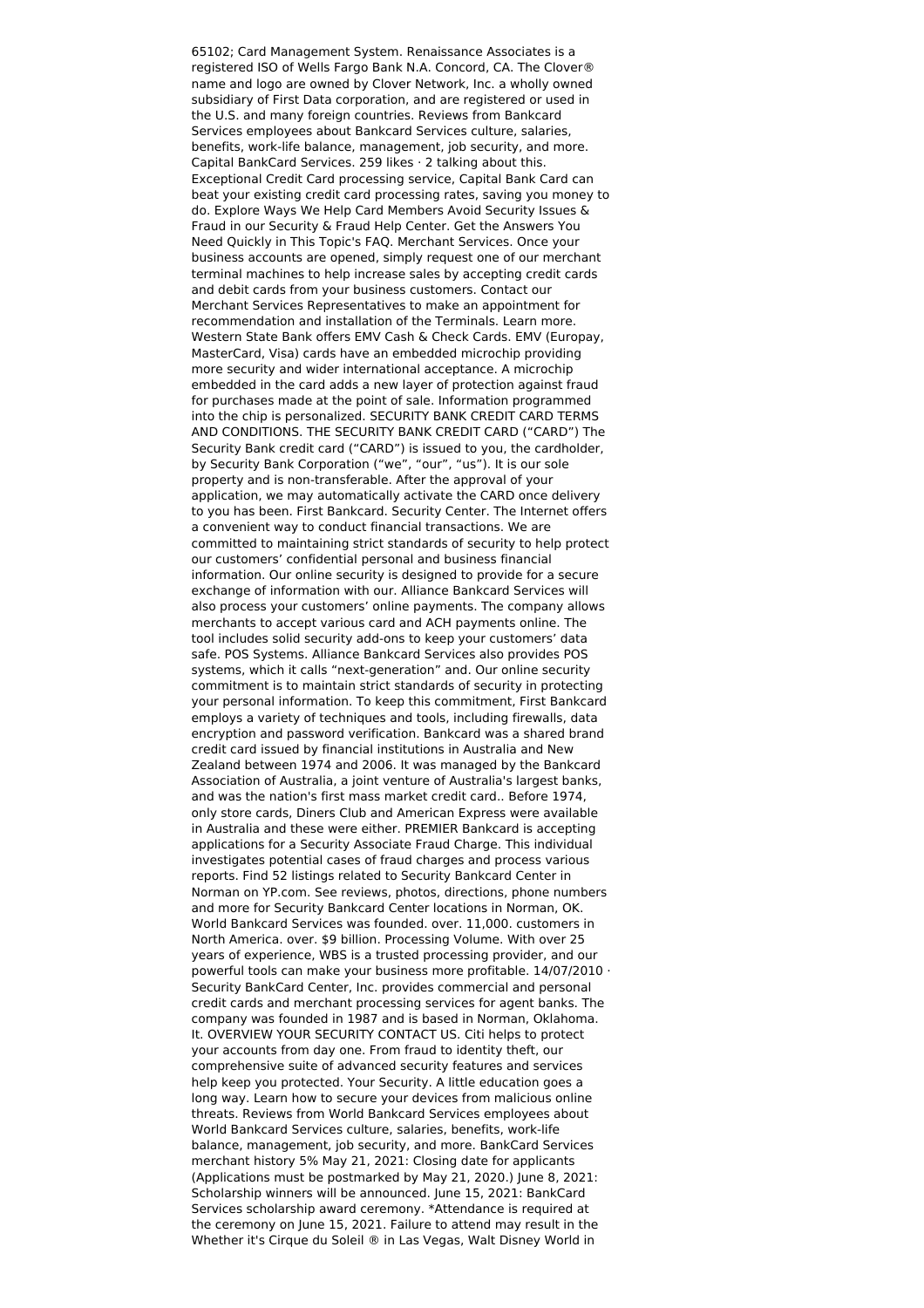Orlando ®, or even the Louvre Museum in Paris, your rewards points are the key to unlocking adventures at over 11,000 attractions at 1,200 locations worldwide. With actual customer reviews, ratings, and images, you'll find amazing places to build travel memories. If you're wondering how secure the messaging apps and tools you use every day are, this scorecard from the nonprofit Electronic Frontier Foundation covers over three dozen messaging tools—including FaceTime, Google Hangouts, Skype, and Snap. Service | About Social Security For over 80 years, Social Security has evolved and transformed to meet the changing needs of our customers. Today, we offer an extensive array of online services from applying for benefits to getting a replac. The latest product and service reviews to protect your physical and online business. Business News Daily receives compensation from some of the companies listed on this page. Advertising Disclosure ConnectWise Control's easy-to-use remote P. You won't have to look your employees in the eye anymore if you install one of the newer, and more exotic, security and time-checking gizmos on the market: the device well do that for you. It's called the EyeDentification System 7.5, and i. Your company is nothing without customers. Make sure you play nice by following these steps. Signing out of account, Standby. Your company is nothing without customers. Make sure you play nice by following these steps. 1. Start at the top. Kiplinger's takes a look at the online tools that can help protect you and your family from digital crimes without breaking the bank. Sy\_Sarayut Security failure, password breaches, phishing attacks and phone scams -- if you follow the news. A enterprise software startup veteran, who has always been fascinated by what drives workers to work At least 70 percent of global businesses presently operate, either fully or partly, on the cloud — according to data from Cloud Security Al. When you need security to protect your business, hiring a security vendor will be an important task. You can't afford to make a mistake in this hiring decision, so do your homework before you choose a security service. Stay safe, stay secure. That's what security companies promise they can do for you. Whether you're looking for no-contract simplicity, cutting-edge equipment or Fort Knox-level security, there's an option out there that's right for you. Tir. If you don't already use an online security service you might want to check out these five major benefits. Surface Duo is on salefor over 50% off! We may earn a commission for purchases using our links. Learn more. Identity and theft are tw. CDC Secure Access Management Services (SAMS) manages public health jurisdiction user access to the MVPS Dashboard. CDC Secure Access Management Services (SAMS) manages public health jurisdiction user access to the Message Validation, Proces. Business Customer Service. (800) 822- 7759. (Balance Inquiries, Make a Payment, Available Balance, etc.) Business Customer Service Email. Business Payment Mailing Address: Uvrest Credit Card. PO Box 2149. Lowell, AR 72745. Business Card Transaction Dispute Form. SimplyPay lets you make purchases or payments to more local businesses and merchants. With this feature, you can now conveniently pay with a credit card for expenses that require bank deposit payments such as rent. business suppliers, tuition fees, professional service fees, and even send financial support to your family. For inquiries and comments, please call our Customer Service hotline at +632 8887-9188, 1-800- 1-888-1250 (Toll-free for PLDT landline) or email us at customercare@**securitybank**.com.ph. **Bankcard** Associates offers its merchants "Data Breach Protection" at no cost for the expense of forensic audits, card replacement costs, and fines that result from suspected or actual data breach due to a network hacking, skimming, and even physical losses resulting form employee dishonesty or third-party theft of computer of paper records. If you need assistance, please contact our Customer Service number at **800-356-8085.** Customer Service hours are: Mon-Fri 8:00am-6:00pm CST. Saturday 8:00am-5:00pm CST. Click here for the list of **Security** Bank branches. FOR LOST ATM CARD, click here to report lost or stolen ATM card or immediately call our Customer Service Hotline at (02) 8-887-9188 to have your card blocked. Please refer to the Terms and Conditions governing the loss of **Security** Bank ATM card/Mastercard debit card. If you experience a Covered Event, the primary or joint Synchrony credit card account holder should follow the steps below: Call (800) 815-4051 (9:00 a.m. to 10:00 p.m. Eastern Time, Monday through Friday and 9:00 a.m. to 6:00 p.m. Eastern Time, Saturday, except holidays) OR write to Card **Security**, P.O. Box 740237, Atlanta, GA 30374-0237 to ask. If you need assistance, please contact our Customer Service number at **800-**